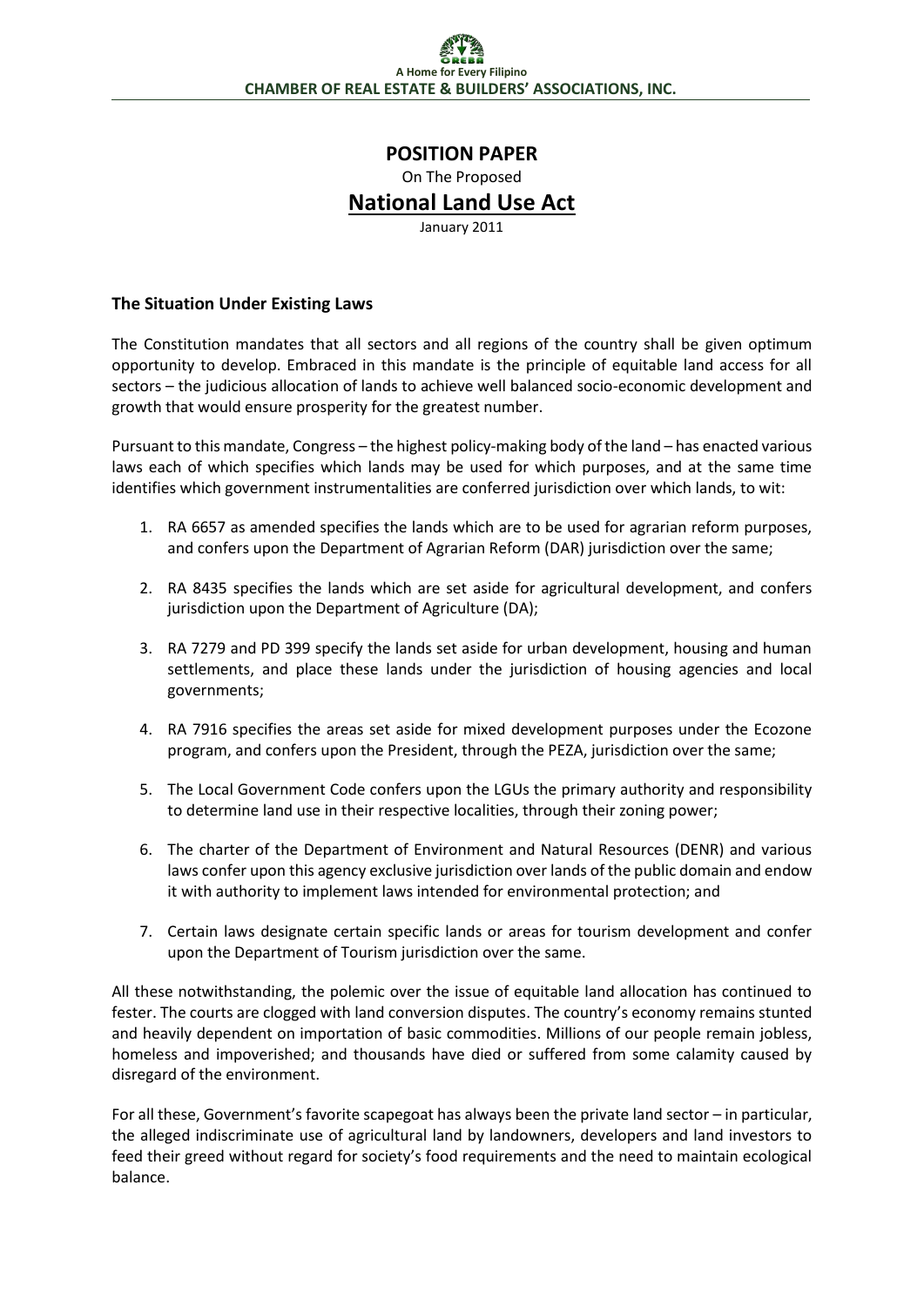This is unjust, to say the least, considering that to this day:

1. Most everyone – landowners, the private land sector, LGUs and government agencies alike – is locked in economically debilitating controversy with the DAR. This is because on the mere say so of a DAR functionary in a town or province, lands have been placed under CARP coverage, denied conversion, locked against reclassification by LGUs for non-agricultural use, and distributed to CARP beneficiaries whose entitlement in many cases are doubtful.

The temptation is great to blame the DAR's indiscriminate implementation of the CARP for the disarray in the country's land allocation and land use structure, and the entire government for tolerating the same for the sake of political expediency.

2. The private land sector, however, realizes that the DAR is actually hampered in identifying exactly which parcels of land are to be subjected to CARP coverage, and which are exempted from its jurisdiction. This is because no government agency can pinpoint exactly where the boundaries of "prime agricultural lands" or "irrigable lands" or "lands suitable for agriculture" are, and exactly what parameters or criteria are to be observed in identifying these lands as such.

If Government itself suffers from such limitations, much more so the private land sector whose land development and land use activities are, after all, impinged upon by government's own acts or omissions.

3. No government agency can pinpoint exactly where the marked boundaries of all forest or timber lands, mineral lands, natural parks, wildlife preserves, watersheds, waters of the public domain, ancestral domains, public lands, and environmentally critical areas are.

The lack of accurate official land information to guide private land sector activities results in instances of development projects being found to encroach in areas that, after considerable sums have already been invested, are later determined by government to be needing preservation.

4. No government agency can pinpoint exactly where the territorial boundaries of each LGUs are, over which they may exercise their land regulatory powers and fulfill their various developmental mandates.

To this day, many LGUs are locked in boundary disputes that throw private sector activities into disarray. Such aberrations result in, for instance, the private land sector being granted a development permit in one LGU, and later receiving a cease order from the neighboring LGU claiming the area as part of its territory.

In other words, the government has no land information system worthy of the name to serve as accurate guide by which the private land sector may strictly comply with laws. To each his own, and one agency's information is inconsistent with the rest. Consider:

- 1. The country's topographic maps under the custody of NAMRIA are outdated prepared in the 1950s and 1960s – even as legal boundaries are not demarcated therein;
- 2. The SAFDZ maps prepared by the DA delineating the so-called National Protected Areas for Agriculture and Agro-industrial Development (NPAAAD) and Strategic Agriculture and Fisheries Development Zones (SAFDZ) – are also outdated, having been prepared almost 20 years ago;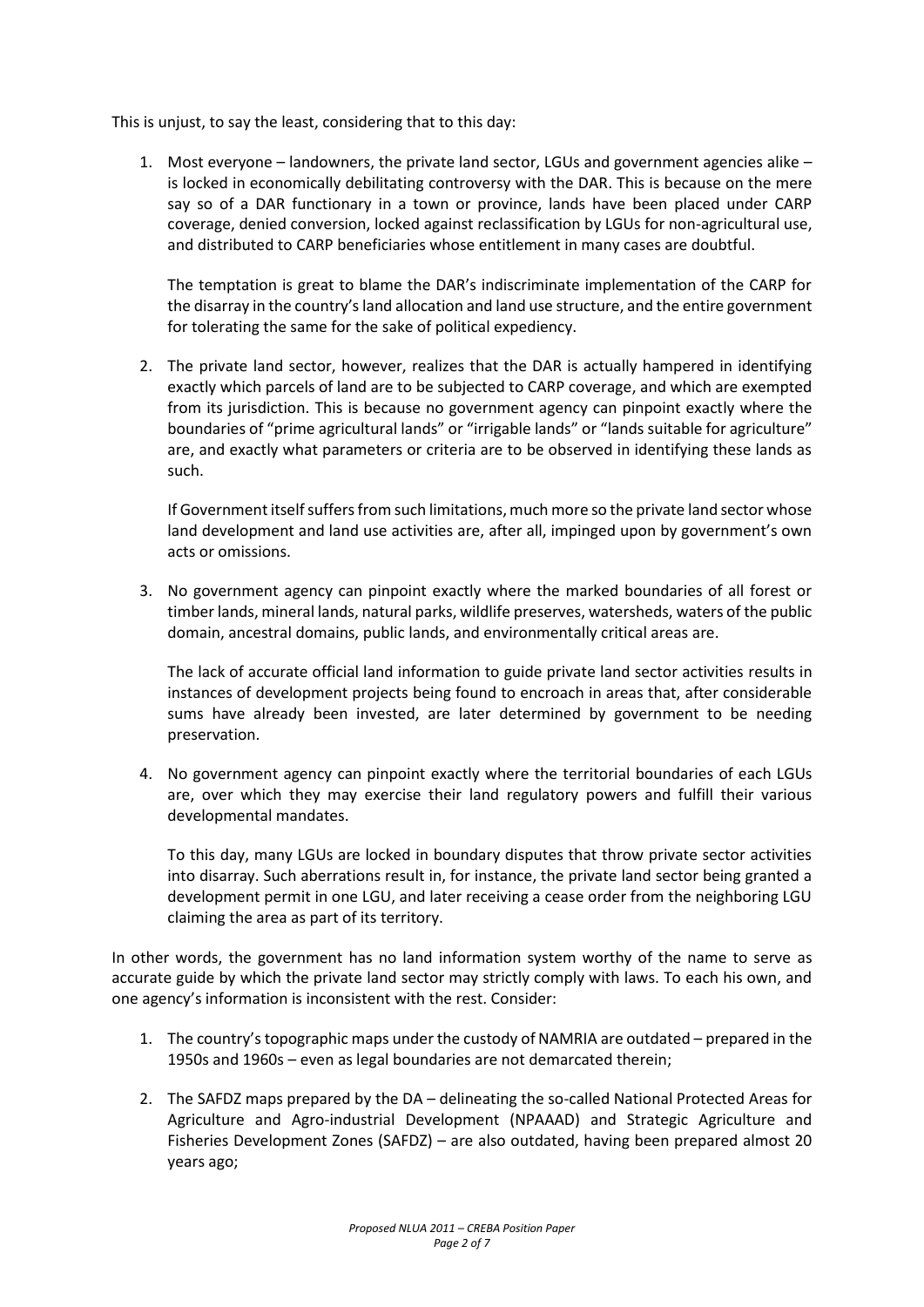- 3. About 40% of the country has not yet been subjected to cadastral survey to determine legal boundaries and rights to land parcels;
- 4. Many LGUs have not complied with the mandate for Comprehensive Land Use Planning and updating – principally because of lack of funds, technical capability and assistance by the National Government; and
- 5. Many land titles and tenurial instruments churned out by the agencies concerned are inaccurate as to the covered lands – in many instances these cannot even be located on the ground.

For instance, to this day, the DAR itself cannot even identify exactly which parcels of land throughout the country have already been issued CARP instruments, or which have been programmed for acquisition and redistribution.

Distilled to the quintessence, all the issues involving land use  $-$  i.e. equity, productivity, global competitiveness, socio-economic progress, and sustainability – revolve around a fundamental determination of exactly where the geographic and jurisdictional boundaries of the lands allocated by law for this or that purpose are, exactly what are the specific attributes of those lands that make them suitable for one purpose as against another, and exactly who owns or is entitled to which lands.

Absent such a prior definitive determination, land allocation and land regulation are left entirely to the discretion of administrative or regulatory bodies and become subject to partisan considerations, battle for turf and political whim.

### **The Proposed National Land Use Act (NLUA)**

Against this backdrop, Congress now intends to come up with a National Land Use Act supposedly designed to "harmonize the reasonable claims of all those who hold interest in land" and provide for a "rational and just allocation of the country's land resources".

Such pronouncements, however, appear wanting in sincerity limned against the whole tenor of the proposed law which, in effect, neither harmonizes nor justly allocates the country's lands, but is so crafted to promote the interest of the peasantry – apparently at the expense of the rest of the nation.

For all its technical jargon, it is not a "national land use act" but rather, in our considered opinion, a well-disguised perpetuation of the Comprehensive Agrarian Reform Program.

Under the constitution, all lands not classified as timber, mineral or natural parks are generically termed "agricultural" lands. Thus, necessarily, lands to be used for residential, commercial, industrial and other on-agricultural purposes are carved out of the "agricultural" lands pie through reclassification by law (Congress) or local ordinance (LGUs).

Under the proposed NLUA, however, practically all lands lumped in the generic category of "agricultural land" are preserved for agriculture and agrarian reform purposes.

This is evident from the following provisions in the proposed law:

1. The Declaration of Policies mandates that land use and physical planning shall ensure protection of agricultural lands and "highest priority to the completion of the CARP".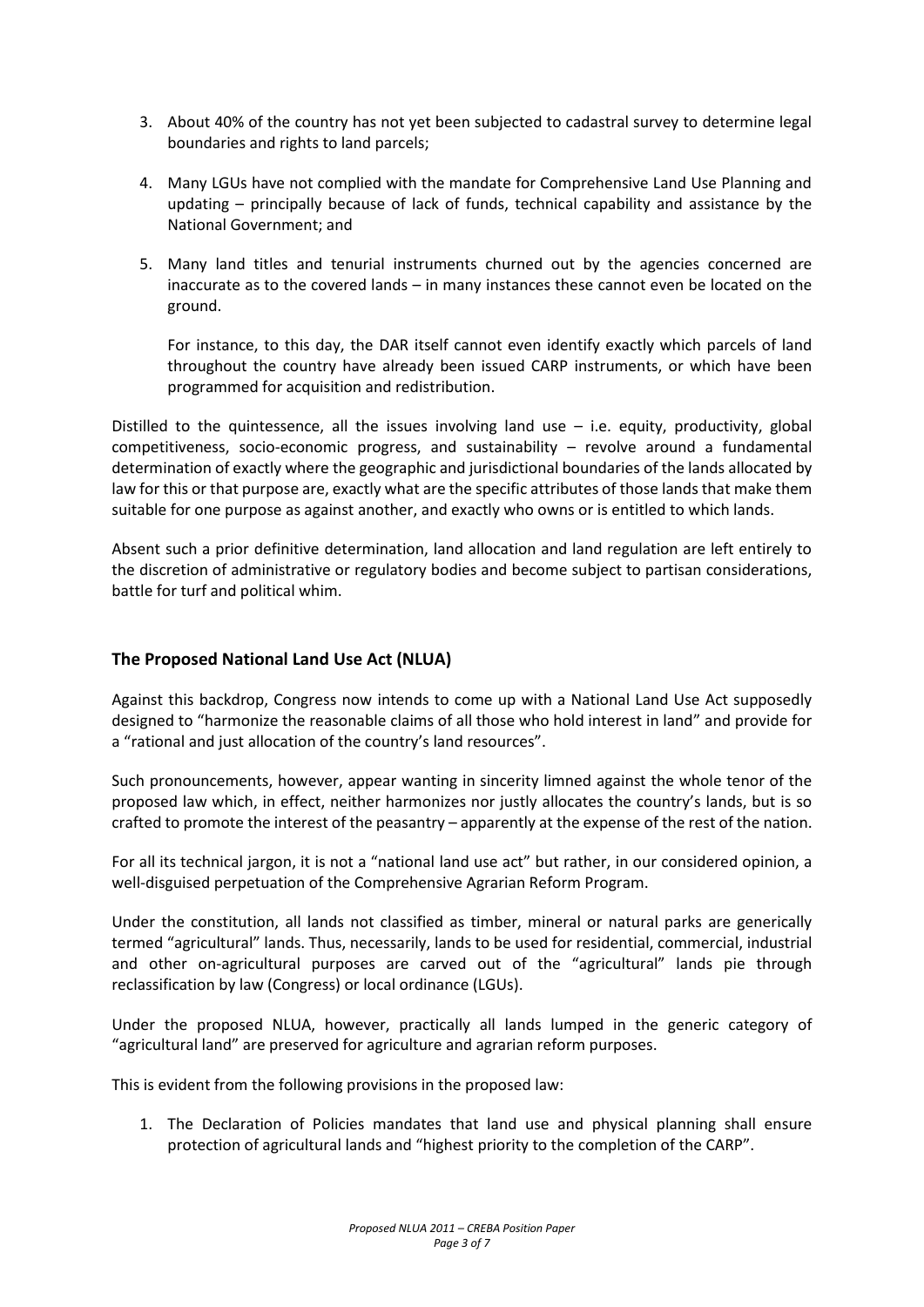The question arises: if the NLUA is truly intended to "justly allocate" lands based on a "harmonization of interests" of all sectors, why is CARP implementation singled out and accorded highest priority? What about social housing for the millions of homeless, investment generation to create more income opportunities for the millions of jobless, and so on?

The Constitution mandates that "all sectors and all regions of the country shall be given optimum opportunity to develop". Perhaps Congress needs to be reminded that out of the country's population of some 92 million, the peasant sector is comprised of only some 5.7 million are farmers and fisher folk,**<sup>1</sup>** as against some 23.8 million who live in slums**<sup>2</sup>** and 40 million subsisting below the poverty line.**<sup>3</sup>**

2. "Priority areas for agricultural development are the CARP, CARPable areas and the NPAAAD".

Under the DAR's rules and procedures, practically all lands are CARPable, even as the NPAAAD covers virtually all lands, to wit: "all irrigated areas; all irrigable lands already covered by irrigation projects with firm funding commitments; all alluvial plains; land highly suitable for agriculture whether irrigated or not; agro-industrial croplands or lands planted to industrial crops that support the validity of existing agricultural infrastructure and agro-based enterprises; highlands or areas located at an elevation of five hundred (500) meters or above and have the potential for growing semi-temperate and high value crops; all agricultural lands that are ecologically fragile the conversion of which will result in serious environmental degradation; and all mangrove areas and fish sanctuaries".

Considering that any land can be made suitable for agriculture with the application of technology, any land can simply be declared by the implementing agency as embraced by the NPAAAD; and thus, in effect, practically all of the country's lands other than timber lands, mineral lands or natural parks will be reserved for agricultural development and agrarian reform.

3. Agricultural lands may be reclassified by LGUs for non-agricultural uses "through the local planning and zoning process", but "subject to the requirements and procedures for conversion".

The question arises: if the NLUA is truly meant to "harmonize" interests in land, why is the DAR – an administrative agency whose mandate is solely to promote the interest of the peasantry through the CARP – being made the final arbiter of land allocation and planning by LGUs which are, in contrast to the DAR, mandated to promote the interests of not just the peasantry but the entire local citizenry?

If Congress intends to disregard the Constitutional mandates on local autonomy presumably from its perception that such a grave responsibility cannot be entrusted to LGUs, there are agencies other than the DAR – such as the NEDA for instance – which, not being associated with any particular sector, may be expected to be less parochial.

1

<sup>1</sup> ACPC Monitor, Department of Agriculture, 02 June 2003

<sup>&</sup>lt;sup>2</sup> UN Habitat Statistical Overview – Philippines,<http://www.unhabitat.org/categories.asp?catid=61>

<sup>3</sup> World Bank Data – Philippines[, http://data.worldbank.org/country/philippines](http://data.worldbank.org/country/philippines)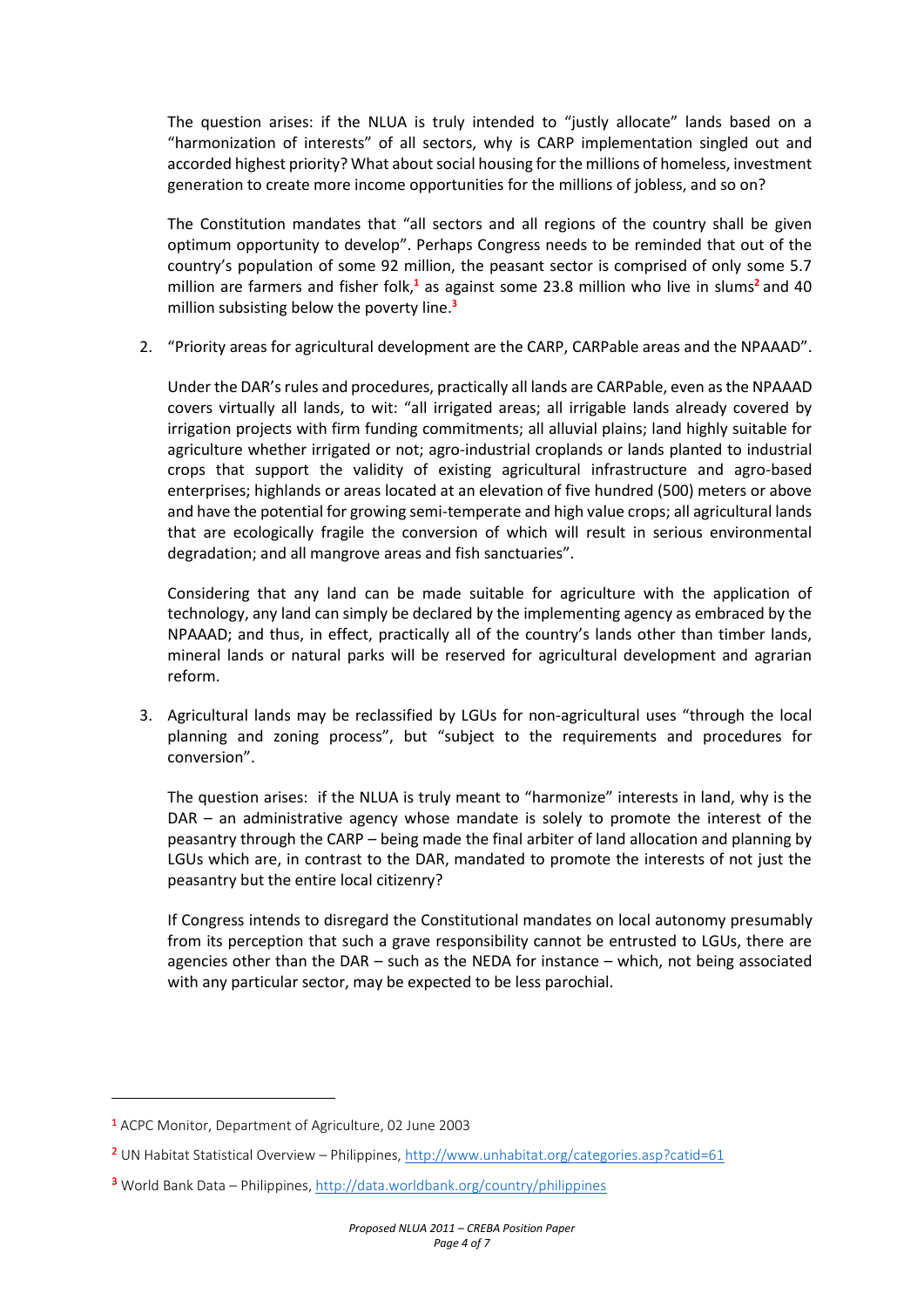4. In "spatial allocation for different land uses, the LGUs shall first exclude areas under protection land use, national parks, energy resource lands, and prime agricultural lands", the latter having the same definition as the NPAAAD.

The question arises: if all these lands are to be excluded in land use allocation development planning by LGUs, what lands will remain available or allowed for residential, commercial, institutional, infrastructure and other non-agricultural development?

As far as housing and residential use is concerned, the proposed law allocates merely those "agricultural lands as designated in the CLUP which are no longer economically feasible for agricultural use".

This begs these questions: (a) exactly what are the parameters to be used in determining whether an agricultural land is no longer feasible for agricultural use; (b) given the population growth rate and demographic trends and needs, exactly how much lands can be released for the various needs and at what rate; and (c) what about non-residential use?

Further, since under the proposed law it is the DAR that is solely authorized to approve LGU reclassification via the CLUP, the implication is that it is also the DAR that will determine economic feasibility or non-viability for agricultural use. Again, the question arises: why the DAR?

5. All NPAAAD lands and even those outside of NPAAAD are protected from conversion; irrigated and irrigable lands as well as lands with potential for high value crops are given full protection from conversion; and all lands subject to CARP are protected from conversion pending installation of agrarian reform beneficiaries, but thereafter may be converted subject to Section 65 of RA 6657 .

In other words, practically all agricultural lands cannot be allowed for conversion or development for non-agricultural uses – including priority infrastructure projects – except when already in the hands of agrarian reform beneficiaries.

The question arises: where is equity or justness in a provision that obviously favors the peasantry while denying the rest of the citizenry the right to the beneficial use of land?

6. A national mapping program shall be implemented through the creation of an Inter-Agency Technical Committee, with the completed maps integrated in the national framework for physical planning.

This amounts to an admission that no such program exists to date. And yet, a blanket conversion ban or moratorium is to take effect upon effectivity of the law.

The question arises: exactly how can a judicious, impartial and incontrovertible determination be made as to whether or not the conversion ban is applicable to a particular piece of land, when there is yet no credible land information system that identifies, locates, demarcates and accurately determines the attributes of all the lands which are supposed to be "protected from conversion"?

From the foregoing, the inordinate bias in favor of the peasant sector is patent. To our mind, therefore, the proposed law partakes of the nature of class legislation. Its enactment may court challenge under various provisions of our Constitution including its "due process" and "equal protection" clauses.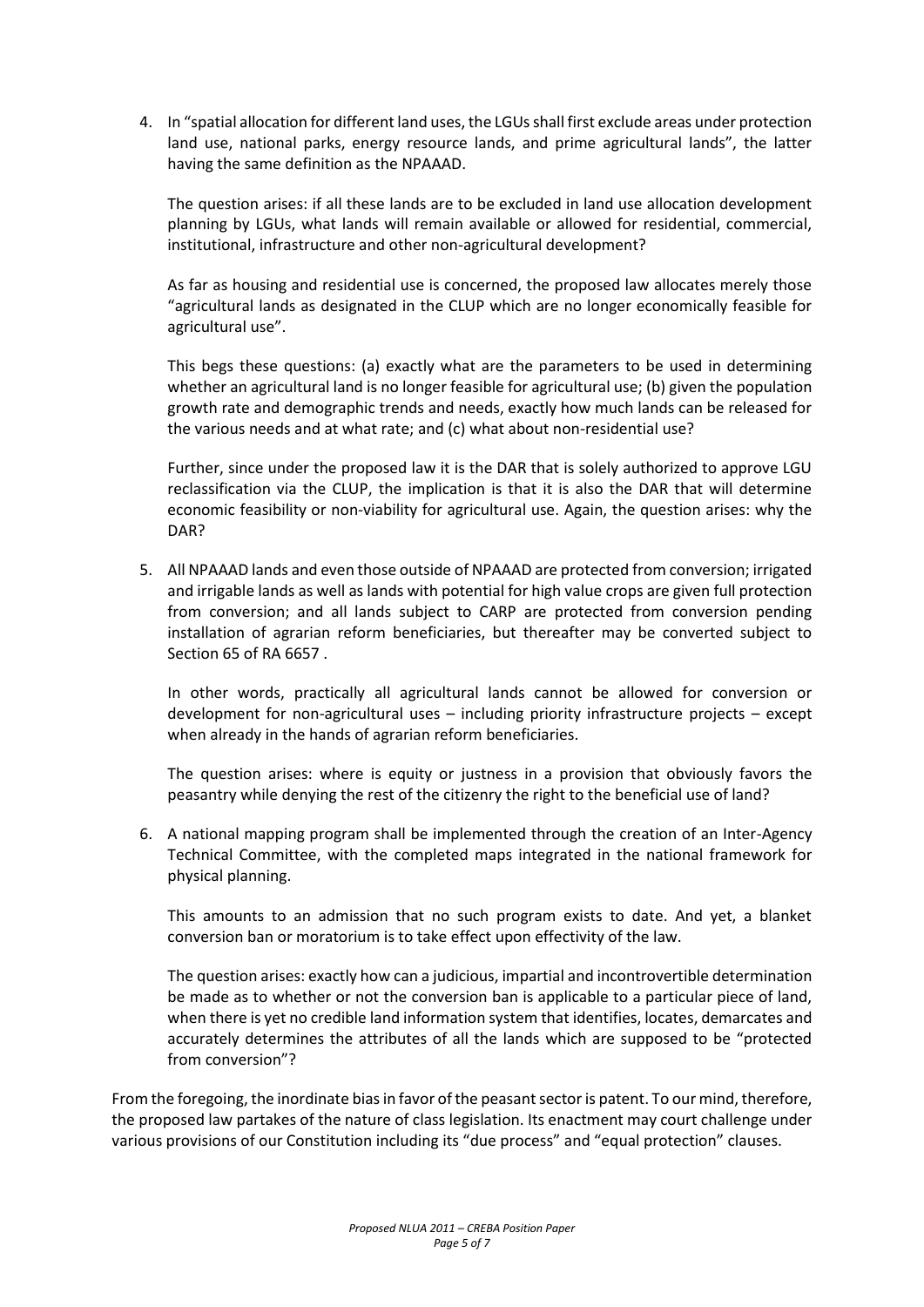#### **CREBA Recommendation**

All the foregoing considered, CREBA will interpose no objection to the proposed NLUA, provided that the following provisions are incorporated:

- 1. Whether or not the land is tenanted, irrigated, irrigable or suitable for crops, the prior review, approval or any clearance by the DAR shall not be required in the reclassification or conversion or development of agricultural lands located
	- a) Within all cities and all first-class municipalities;
	- b) Within all areas reclassified and zoned by local government units for non-agricultural uses prior to June 15, 1988
	- c) Within a strip of one thousand (1,000) meters along existing national highways and provincial roads; and
	- d) Within areas identified by Provincial Land Use Councils for priority infrastructure development projects;

*provided*, that in case the land to be developed is identified as environmentally critical, an Environmental Clearance Certificate shall be obtained from the DENR.

Said lands are hereby reserved for settlements, urban development and infrastructure purposes under RA 7279 and other existing laws, and are excluded from all provisions of the Comprehensive Agrarian Reform Law as amended.

Any CARP Notice of Coverage or Notice of Acquisition already issued by the DAR covering these lands are hereby revoked; *provided*, that in case a land to be developed for nonagricultural use is irrigated, the project proponent shall reimburse the government for the cost of the irrigation facility; *provided further*, that in case development of the land will result in displacement of legitimate agricultural tenants, the project proponent shall pay disturbance compensation equivalent to five (5) times the average of the gross harvests on the landholding during the last five (5) preceding calendar years; *provided finally*, that if the land is already covered by a duly issued emancipation patent or CLOA issued by the DAR prior to effectivity of this Act, development or conversion shall be subject to Section 65 of RA 6657 as amended.

In all other municipalities, reclassification shall be subject to the provisions of RA 7160 and Section 9 of RA 8435.

2. Any conversion ban or moratorium shall take effect only when a centralized Geographic Information System with a comprehensive automated spatial database covering the entire country, to which all LGUs shall have access for land use planning and zoning purposes, shall have been established and declared fully operational by the NEDA.

There are only 122 cities in the country, and a total of 187 first-class municipalities out of the total 1,512. With an average town size of 27,000 hectares, the total land area to be excluded under the proposed amendment is only some 8.6 Million hectares – which already includes all the built-up areas within these localities.